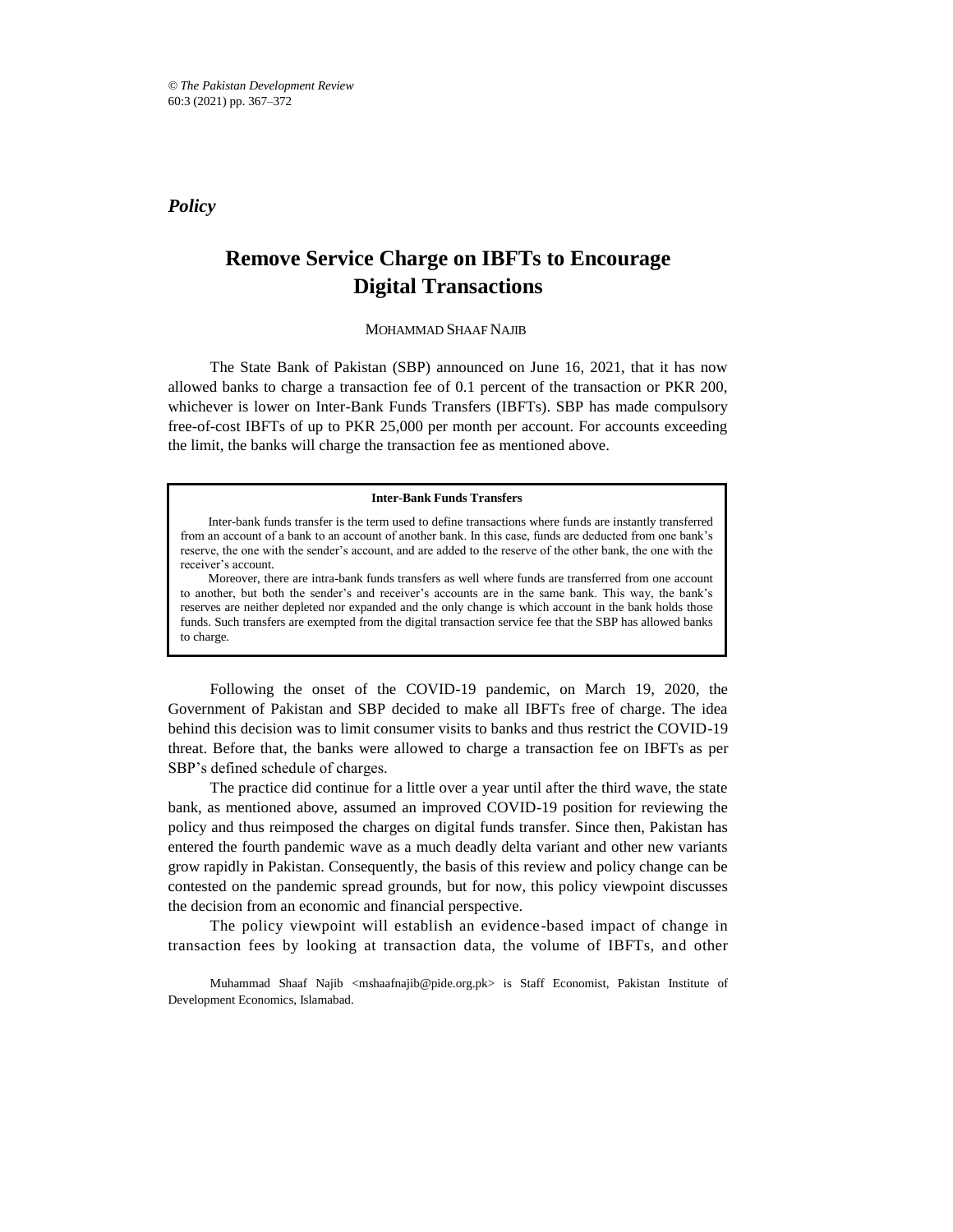relevant data points. The initial hypothesis is that transaction fee on IBFTs discourage the public from adopting digital transactions and instead pushes them to return to cash-based dealings.

# **IS THE SERVICE CHARGE A CONSUMER PROTECTION POLICY?**

The SBP clarified that this should be considered a service charge collected by the banks rather than a government tax. As the SBP explains, the reason behind allowing banks to collect this charge is to help the banks cover their costs for digital funds transfer services. This, as per the SBP, will aid in ensuring a sustainable supply of digital services by fintech and banks without discouraging digital transactions in the economy.

#### **What are Consumer Protection Policies?**

Consumer protection rules, regulations and laws are meant to safeguard the rights of buyers of goods and services from any kind of exploitive, deceptive, or fraudulent practices by the sellers of these goods and services.

Various state institutions, agencies and statues are employed by the government to enforce these consumer protection policies and keep the power of exploitation shifting towards the seller and thus ensuring in maintaining fair transactions in the market.

On the one hand, considering the scenario painted by the SBP, we can see this not as a charge imposed on consumers but as a consumer protection policy by setting a maximum limit of charge applicable while allowing banks to decide individually whether they wish to charge the fee or not.

It is essential to note that the transaction fee on IBFTs forms a very small and/or negligible portion of non-interest earnings of the bigger banks, but without collecting this service charge the smaller banks are expected to suffer severely. Subsequently, the main target of SBP's policy is to cater to the issues these banks might face.

This, though, could result in a possible consumer shift towards those offering free IBFTs, and the smaller banks will continue to suffer, one way or the other, indicating the solution lies elsewhere.

#### **DOES SERVICE CHARGES DISCOURAGE IBFT?**

Figure 1 represents the total number of IBFT transactions every quarter over two years from January-March 2019 to January-March 2021. Figure 1 also shows the number of transactions that would have been charged the service fee had this rule been applicable throughout the mentioned period under the 80-20 ratio as defined by the SBP. The graph also displays the total funds transferred in these transactions during the time.

According to the SBP, around 80 percent of monthly IBFT do not cross the PKR 25,000 limit, therefore, the charge will be applicable on only 20 percent of the transactions. Using this information, we work under the assumption that of the total IBFT transactions in a month, 80 percent of those did not cross the PKR 25,000 limit while the remaining 20 percent are the ones over and above this limit. As we assume this ratio on monthly transactions, the same will hold true for quarterly transactions. We then use data from '*State Bank of Pakistan's Branchless Banking Statistics'* to assess the IBFTs and the impact of service charges on them.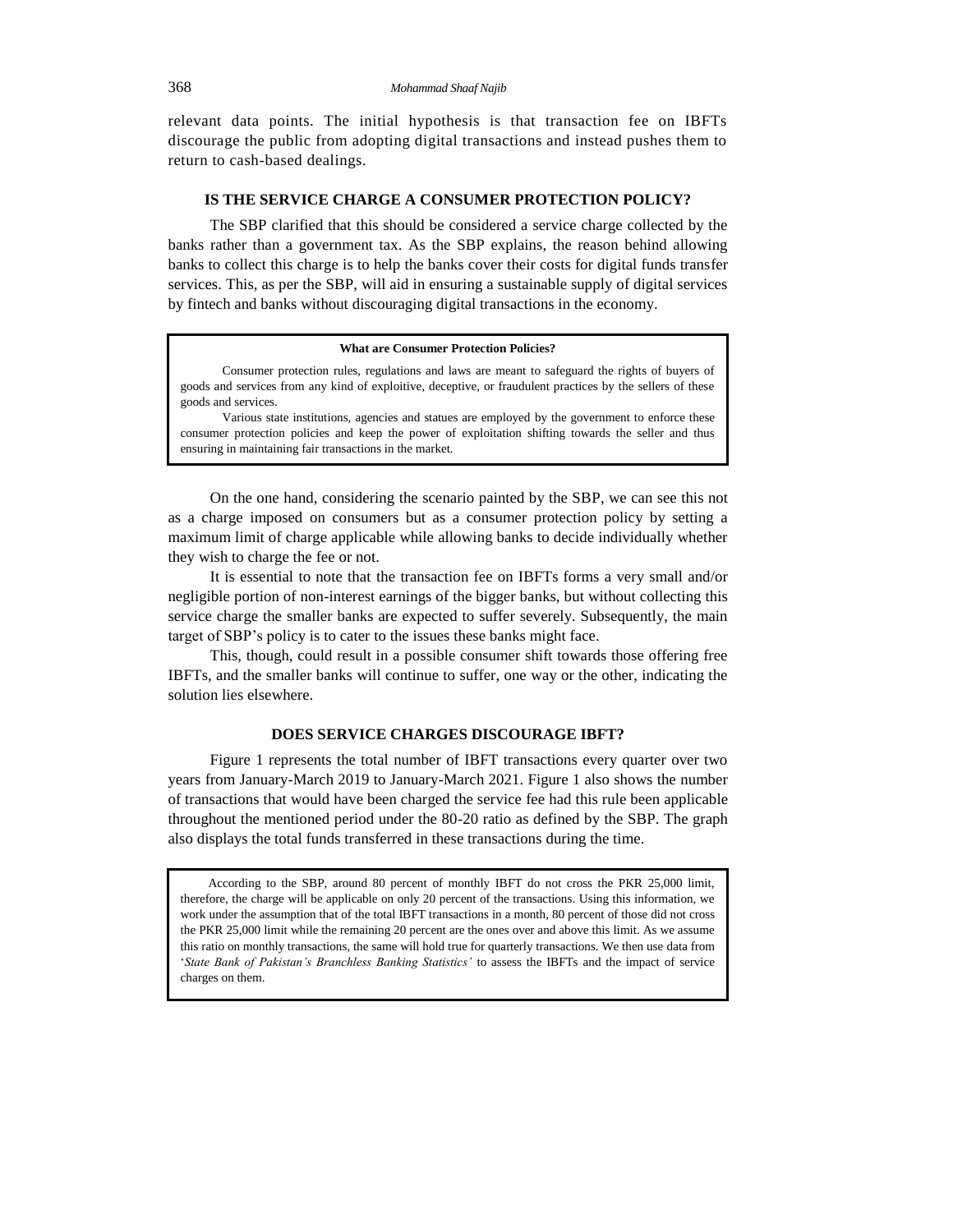As shown in Figure 1, the IBFT has been on the rise in Pakistan, especially in the post-pandemic period. Even if only 20 percent of transactions cross the PKR 25,000 limit, around 200,000 to 300,000 transactions cross the PKR 25,000 limit every quarter. This means, on average, 100,000 IBFT transactions every month are over and above the PKR 25,000 limit. It is equally important to note that the IBFT became free of charge at the end of the January-March 2020 quarter, while the April–June 2020 quarter was marred by the first wave peak of the COVID-19 pandemic. Since then, as some normalcy was restored and economic activity resumed, the IBFT has shown an unparalleled rise in three quarters in terms of the number of transactions and funds transferred.



**Fig. 1. Inter-Bank Funds Transfer January, 2019 – March, 2021**

In October–December 2020, IBFT transactions were slightly lower but at almost the same level as during the two quarters January–March 2019 and April–June 2019. The funds transferred in October–December 2020, a quarter with no service charges, were almost twice as much as the two quarters in 2019. This shows that not only were the number of transactions on a constant rise during the period no service charges were being collected, but the funds being transferred were much higher as well.

Figure 2 represents the growth rate of Inter-Bank Funds Transfer transactions over this period.



**Fig. 2. IBTF Transactions Growth Rate**

*Source:* Calculated using data from Branchless Banking Statistics, State Bank of Pakistan.

*Source:* Branchless Banking Statistics, State Bank of Pakistan.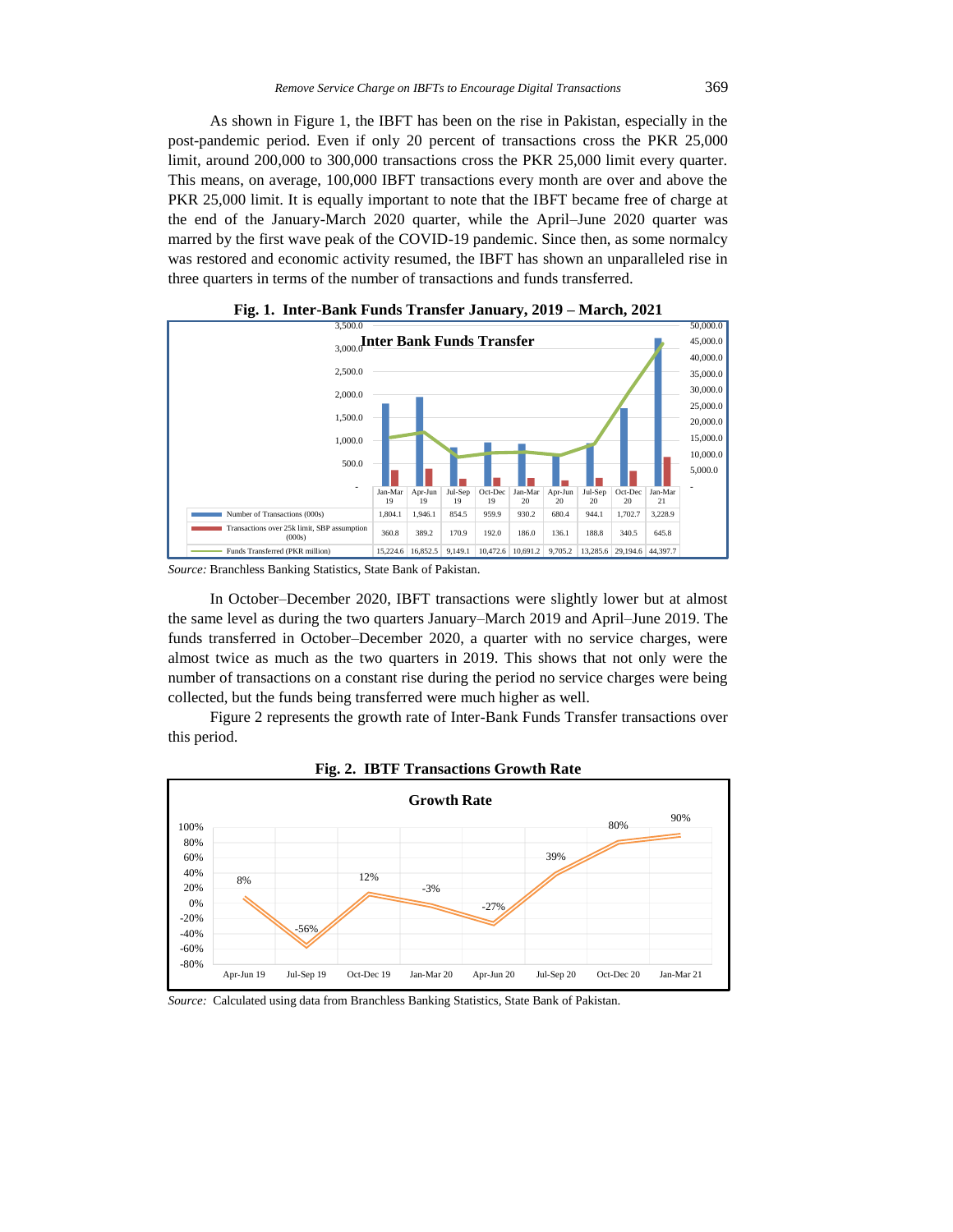The positive impact of free-of-charge IBFTs is quite evident in Figure 1 and Figure 2. The significant rise in IBFTs following the removal of charges in March 2020 means more transactions were happening through banking channels instead of cash dealings, resulting in a more documented economy and transaction history, which has been the aim of all recent fiscal policies in the country. With the imposition of transaction charges on IBFTs again, this could be reversed as people would be tempted to revert to dealing in cash.

# **IMPACT OF POLICY CHANGE ON SPECIFIC SECTORS**

Above, we have talked about the impact of allowing banks to collect service charges on IBFT on banks, consumers, and the transactions in the economy. This policy will undoubtedly have a direct effect on various economic agents in multiple sectors and industries. In this policy viewpoint, we touch upon a few of those.

While the COVID-19 pandemic proved to be a health problem, it also caused a nuisance in various social and economic sectors. Realising the need of the changing times, numerous people globally adjusted to new ways of doing business and other activities. Adopting the new normal and favourable policies during the COVID-19 peak to facilitate the public brought many changes in Pakistan's landscape.

The rise in E-Commerce Merchants Registered with Banks is proof that online business dealings are now on the rise in Pakistan, and facilitating policies will continue to grow. Figure 3 below shows how significantly E-Commerce businesses and transactions have increased ever since the pandemic began and the SBP removed the transaction fee on IBFTs.





*Source:* Payment Systems Review, State Bank of Pakistan.

Reimposing the transaction fee will prove detrimental to the growth of E-Commerce businesses and their transactions. The increased cost due to transaction fees will either increase the cost of business for E-Commerce merchants or discourage customers regarding the adoption of digital purchasing methods.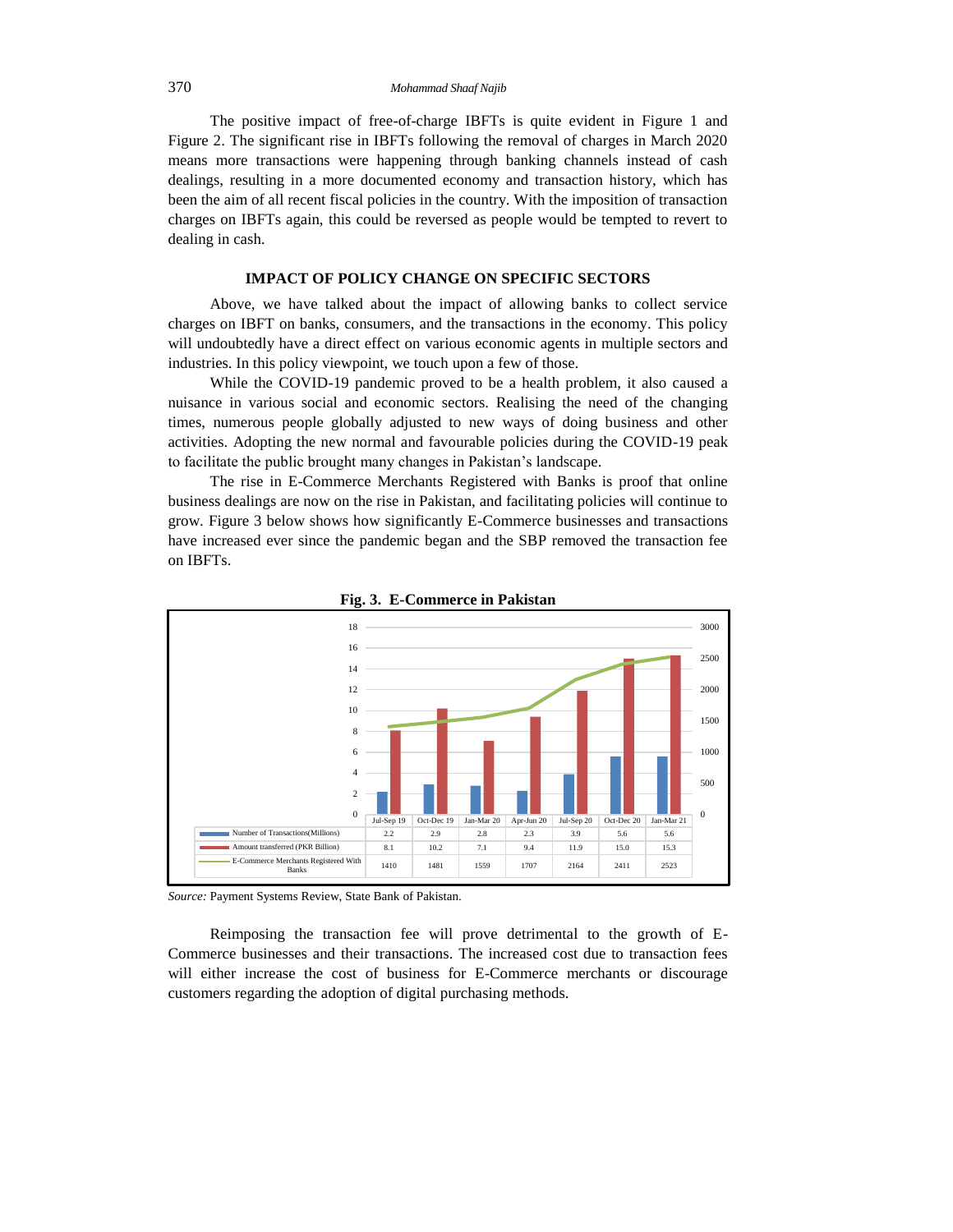This will hurt the E-Commerce merchants in their dealings with their suppliers as well. If the burden remains untransferable to the suppliers, then the cost of business for E-Commerce merchants will increase. However if they manage to transfer the expense to their suppliers, then they (suppliers) will naturally prefer doing business with those dealing in cash rather than with E-Commerce merchants.

The transaction fee thus will automatically add distortions in the supply chain, hampering the rise of E-Commerce businesses in Pakistan.

Graduate unemployment is on the rise in Pakistan, and the COVID-19 pandemic made matters worse for the employment aspirant youth in the country. This, though, did present them with an opportunity to look elsewhere. The rise in earnings through freelancing and IT services during the recent past, especially in the post-COVID period, is something that the government has regularly talked big about as the IT exports have now crossed the \$200 billion per month mark.

Figure 4 shows the quarterly trend of Computer Services Exports by Pakistan. While the exports were steadily increasing, following the onset of the COVID-19 pandemic, there was a sharp increase in exports. The majority of the financial dealings of freelance and IT services cannot escape the banking channels, which means they will suffer highly due to the transaction fee imposition. Freelancing has been a source of support and income for many skilled professionals who could not secure a decent job while also a source of second income for those pressed by their socio-economic conditions. The distortions by the imposition of the transaction fee will put a barrier in the growth of freelancing activities and the IT services sector of the country, as all stakeholders will be adversely affected.





*Source:* Exports of Goods and Services, State Bank of Pakistan.

Moreover, local remittances will be affected severely as well as transferring from a bank account in a commercial bank to mobile wallet accounts also falls under the IBFTs. In most rural areas, commercial bank branches are not as accessible as in cities; therefore, many people use mobile wallet services such as 'easypaisa, upaisa, jazz cash' etc. for remittance purposes. Households in rural areas are supported by any family member